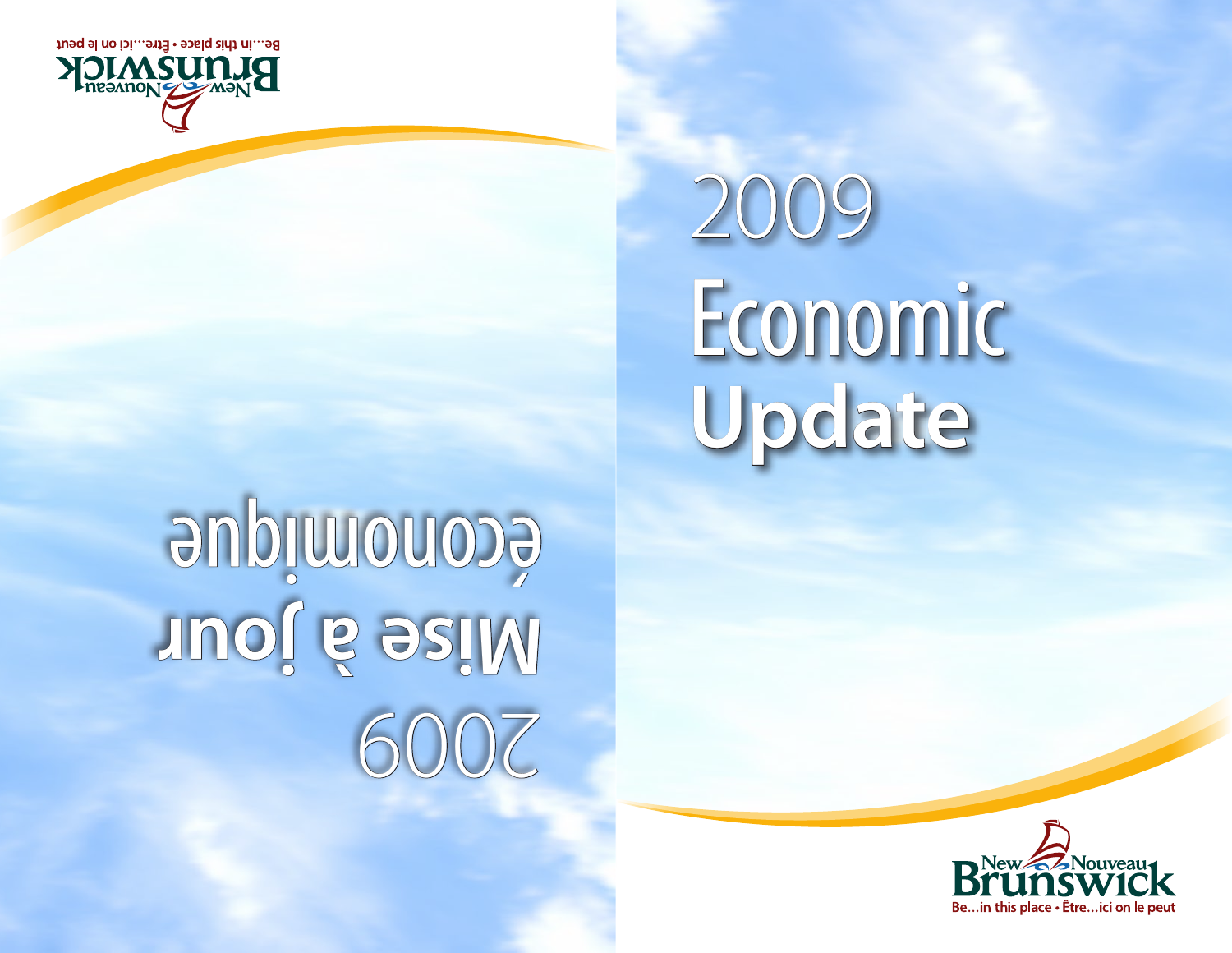## **2009 Economic Update**

#### **Published by:**

Department of Finance Province of New Brunswick P.O. Box 6000 Fredericton, New Brunswick E3B 5H1 Canada

Internet: www.gnb.ca/0024/index-e.asp

December 1, 2009

**Cover:** Communications New Brunswick (CNB 6480)

#### **Translation:**

Translation Bureau, Supply and Services

### **Printing and Binding:**

Printing Services, Supply and Services

ISBN 978-1-55396-318-9

Printed in New Brunswick



Think Recycling!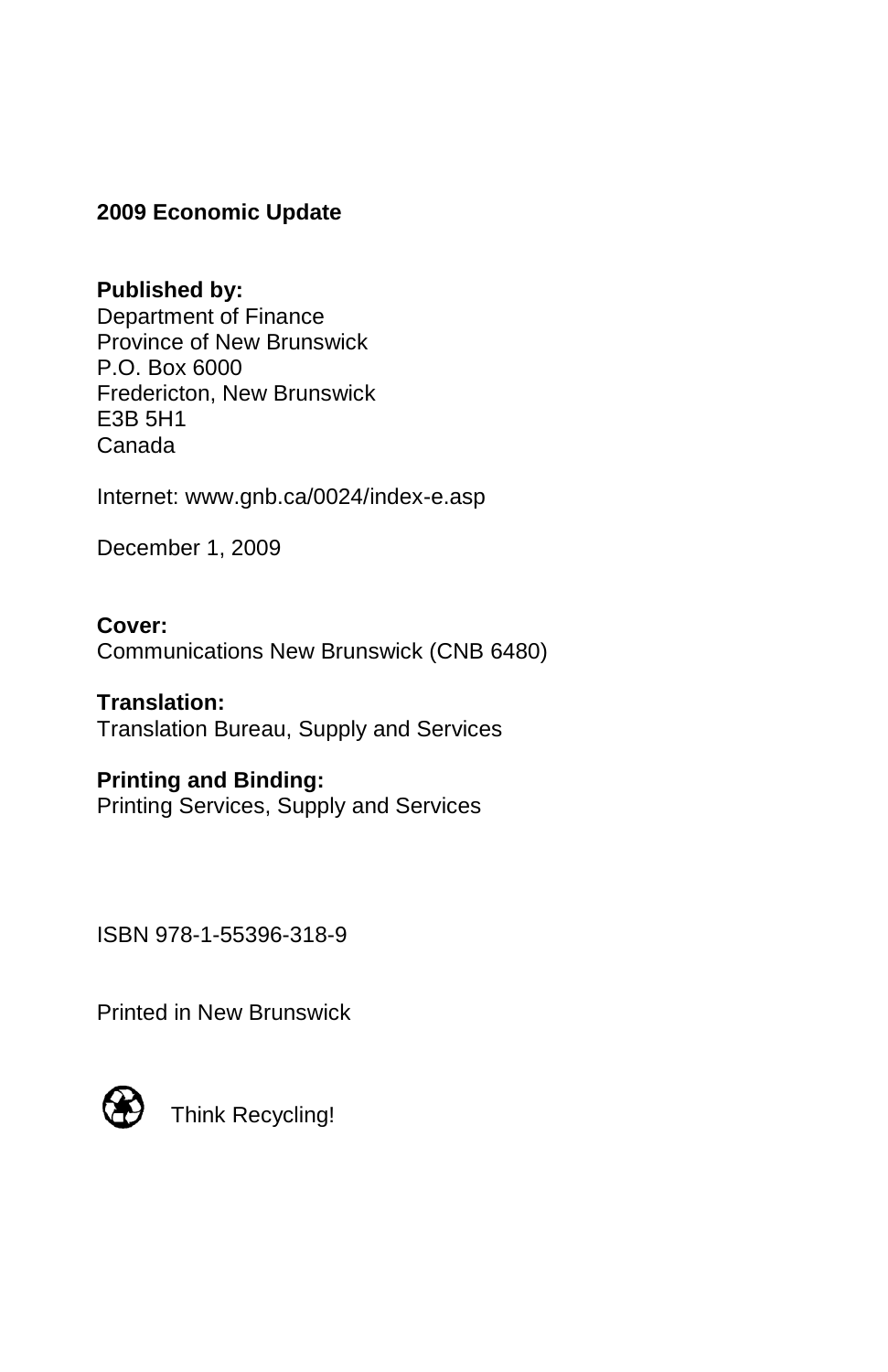# *Global economy in recovery*

- A strong response in fighting the financial crisis that emerged late in 2008 helped stabilize many of the world's economies and position them to recover from the deepest global recession in recent memory. Many countries hit the bottom of the economic cycle during the second quarter of 2009 but have since started to recover.
- Building on the recovery that started in the second half of 2009, global growth is expected to increase by approximately 3.1% in 2010 as business and consumer confidence improves and supports modest growth in global demand.
- China and India will be among the leaders of a global rebound. As worldwide trade collapsed, large stimulus measures limited the depth of the downturn in these countries by sustaining domestic demand. Both nations will be well-positioned to respond to rising global demand and increased trade flows as the recovery takes a firmer hold in 2010.

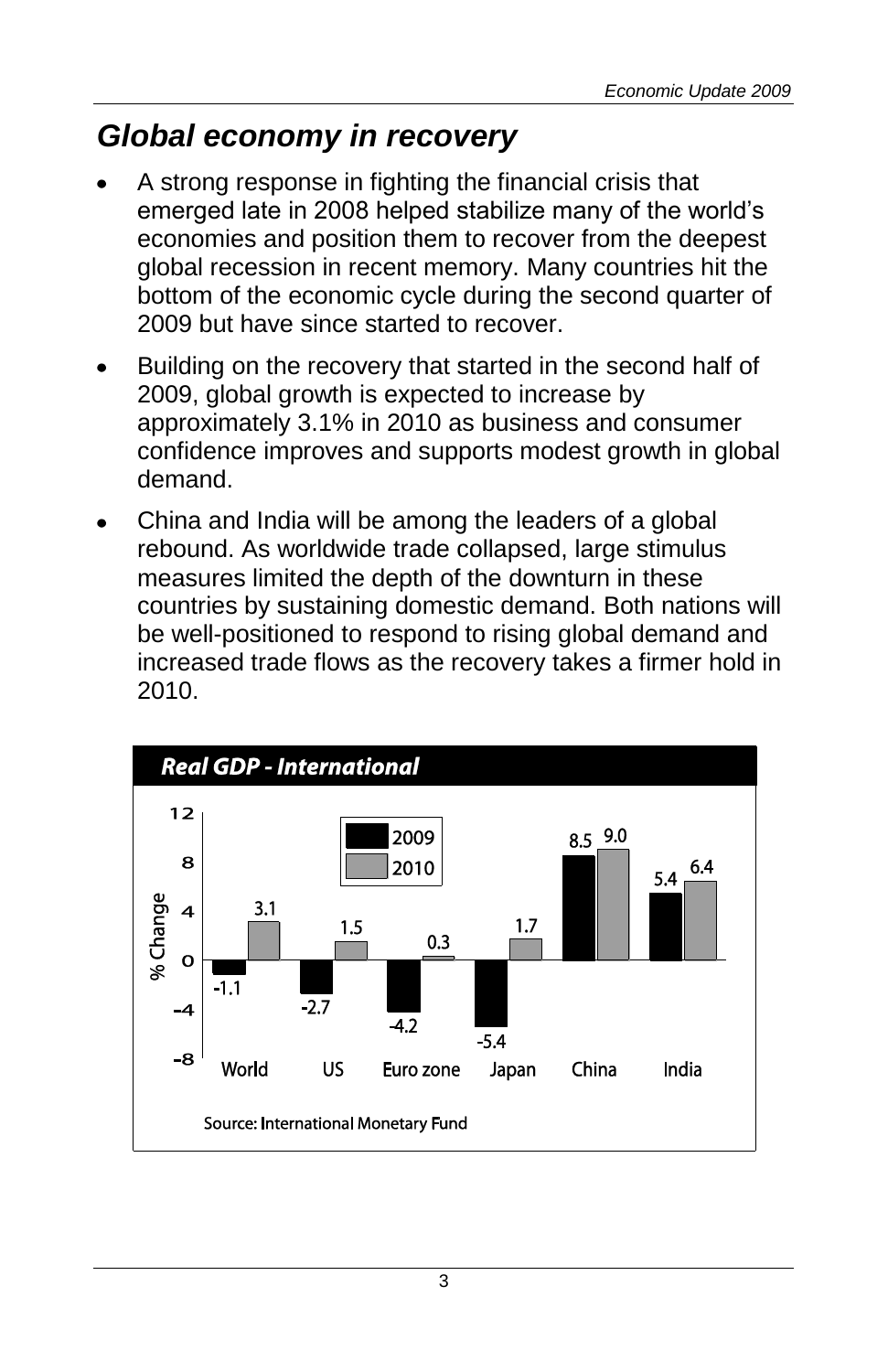- The significant monetary, fiscal and financial supports provided late in 2008 are beginning to take effect. The US economy is recovering with positive growth reported in the third quarter of 2009. However, a double-digit unemployment rate and weak consumer and business confidence will curb growth prospects in 2010.
- The global recovery is anticipated to be more gradual than previous recessions led by financial crises. Some economies will be unable to fully recuperate from the latest recession until 2011.
- A downside risk to the worldwide recovery will be the challenge policy makers face of slowly removing the unprecedented levels of stimulus support without negatively affecting the still tenuous recovery.

## *Canadian economy affected by the recession*

The Canadian economy has been impacted by the global recession with no province being exempt. Resource-based economies such as Newfoundland and Labrador, Alberta and British Columbia, along with Ontario and its strong ties to the manufacturing sector, were hardest hit.

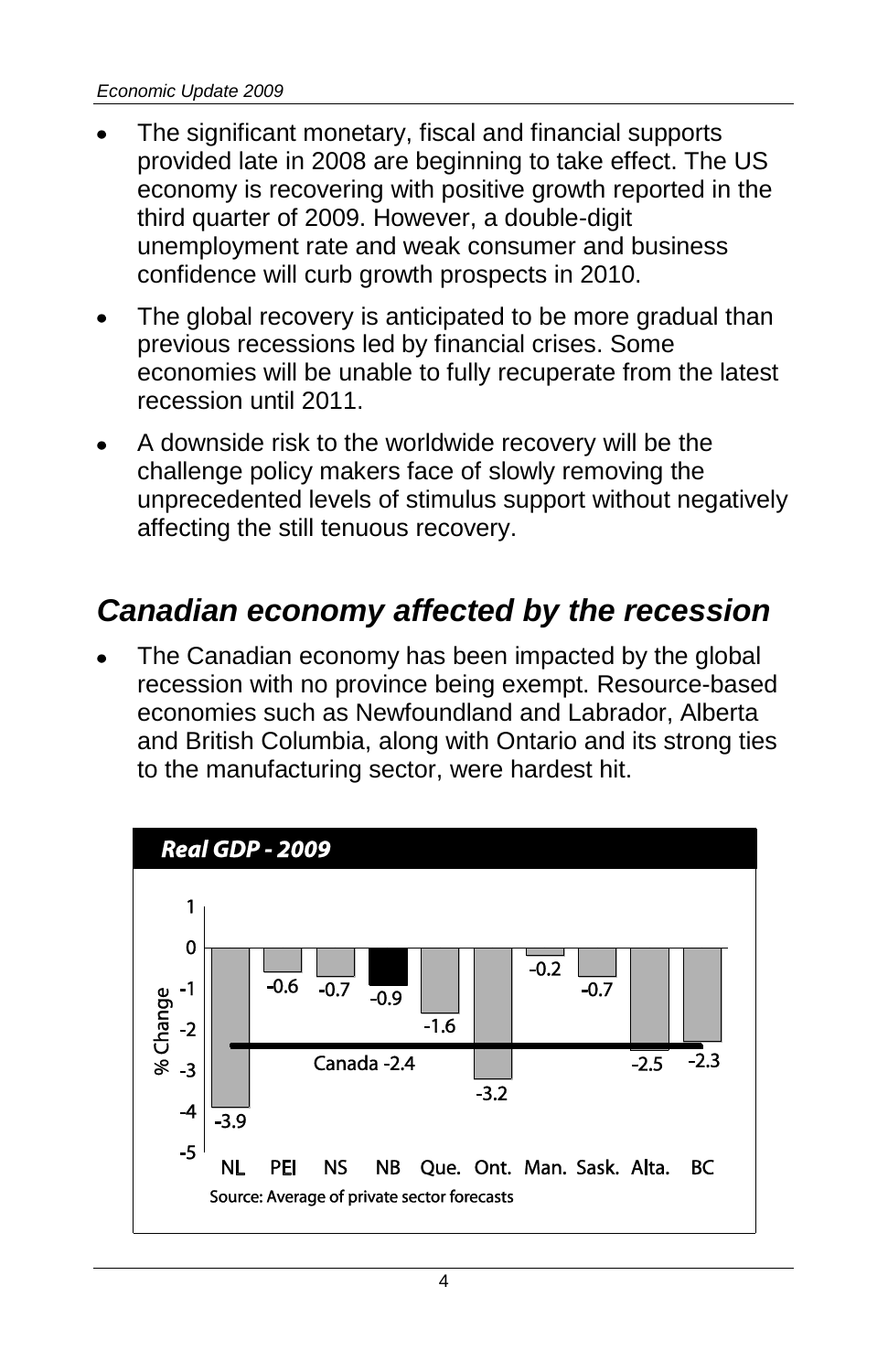- For the first 10 months of 2009, roughly 295,000 jobs were lost throughout the country compared to the same period in 2008, with the most significant losses in Ontario (especially in manufacturing). Employment losses coupled with sagging consumer confidence resulted in decreased consumer spending, particularly on durable goods. Employment conditions are expected to improve early in 2010.
- Business investment fell significantly in 2009 brought about by a drop in investment in non-residential construction and machinery and equipment. Residential construction, on the other hand, showed signs of improvement as a strong renovation sector supported by tax credits compensated for a decline in new home construction.
- The downturn in the US and weak energy prices were particularly hard on exports in 2009. Over the January-August period, foreign exports of commodities plummeted 28.5% compared to the same period in 2008.
- Exports will continue to be constrained by the high Canadian dollar, becoming less competitive on the global stage and limiting Canada's recovery. However, economic activity should improve as the US recovers and energy prices increase, offsetting the strength in the Canadian dollar.
- According to the Bank of Canada, real economic growth in Canada is anticipated to contract by 2.4% in 2009 but projected to grow by 3.0% in 2010, fuelled by consumption and government spending.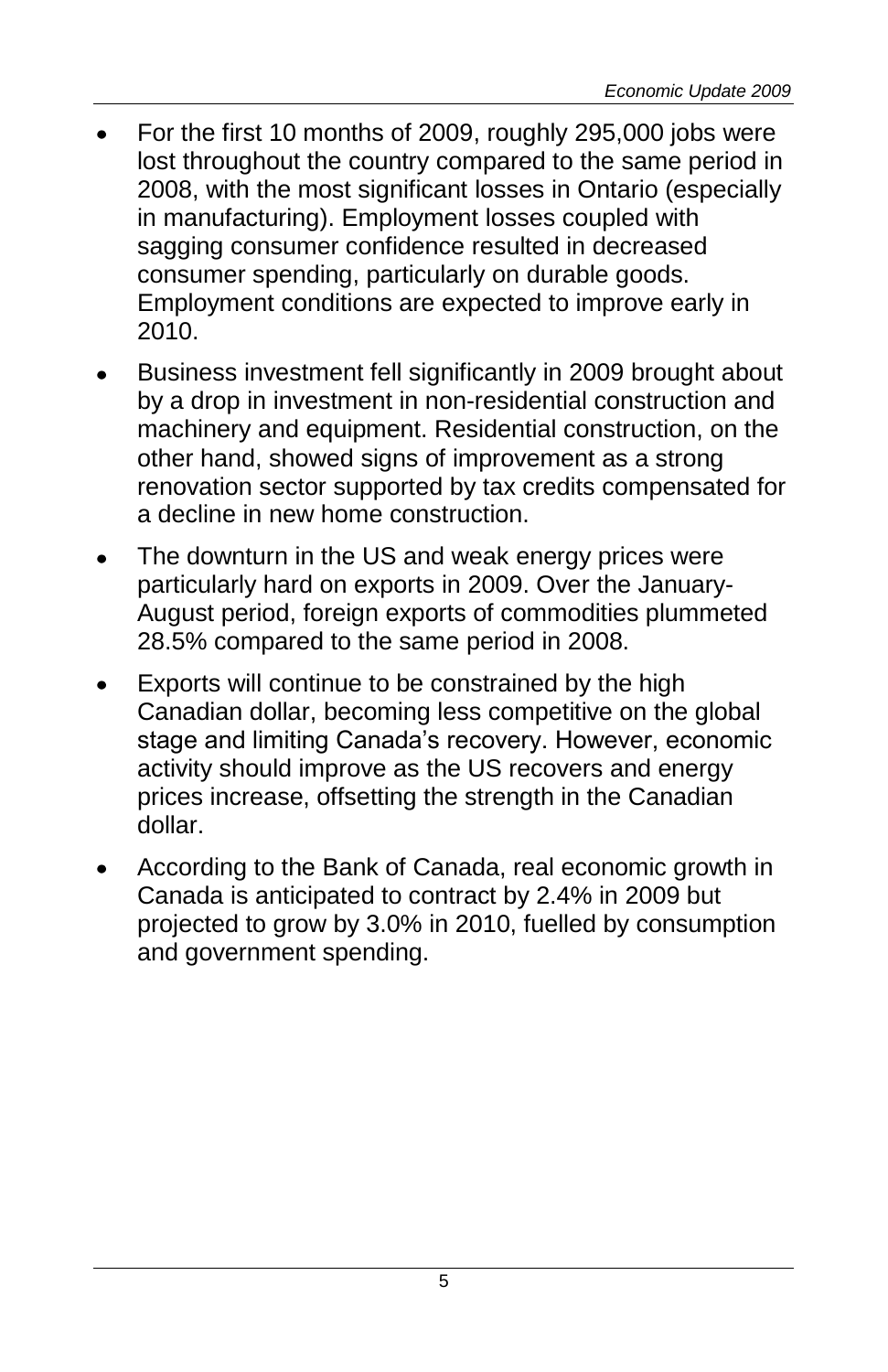| Statistical Summary - Growth Rates <sup>1</sup>                                                                                                                                                                                                                                                                            |                |              |  |  |
|----------------------------------------------------------------------------------------------------------------------------------------------------------------------------------------------------------------------------------------------------------------------------------------------------------------------------|----------------|--------------|--|--|
|                                                                                                                                                                                                                                                                                                                            |                | 2008 to 2009 |  |  |
|                                                                                                                                                                                                                                                                                                                            | (Year-to-Date) |              |  |  |
|                                                                                                                                                                                                                                                                                                                            | N.B.           | Canada       |  |  |
| <b>Population and Labour</b>                                                                                                                                                                                                                                                                                               |                |              |  |  |
| Total Population (July 1)                                                                                                                                                                                                                                                                                                  | 0.3            | 1.2          |  |  |
| Labour Force                                                                                                                                                                                                                                                                                                               | 0.5            | 0.7          |  |  |
| Employment                                                                                                                                                                                                                                                                                                                 | 0.1            | $-1.7$       |  |  |
| Unemployment Rate (%)                                                                                                                                                                                                                                                                                                      | 9.0            | 8.3          |  |  |
| Participation Rate (%)                                                                                                                                                                                                                                                                                                     | 65.0           | 67.4         |  |  |
| <b>Wages and Salaries</b>                                                                                                                                                                                                                                                                                                  | 1.5            | 0.5          |  |  |
| <b>Consumers and Housing</b>                                                                                                                                                                                                                                                                                               |                |              |  |  |
| Retail Sales                                                                                                                                                                                                                                                                                                               | $-2.2$         | $-5.3$       |  |  |
| Consumer Price Index                                                                                                                                                                                                                                                                                                       | $-0.2$         | 0.1          |  |  |
| <b>Housing Starts</b>                                                                                                                                                                                                                                                                                                      | $-20.3$        | $-37.5$      |  |  |
| <b>Business</b>                                                                                                                                                                                                                                                                                                            |                |              |  |  |
| Manufacturing Sales                                                                                                                                                                                                                                                                                                        | $-26.9$        | $-20.4$      |  |  |
| Foreign Exports                                                                                                                                                                                                                                                                                                            | $-27.2$        | $-28.5$      |  |  |
| <b>Building Permits</b>                                                                                                                                                                                                                                                                                                    | 3.1            | $-23.1$      |  |  |
| Farm Cash Receipts                                                                                                                                                                                                                                                                                                         | 11.0           | $-1.4$       |  |  |
| Sawn Lumber Production                                                                                                                                                                                                                                                                                                     | $-21.9$        | $-24.9$      |  |  |
| <sup>1</sup> Per cent change unless otherwise indicated.<br>Source: Statistics Canada.                                                                                                                                                                                                                                     |                |              |  |  |
| w Brunswick economy stalls in 2009<br>The New Brunswick economy succumbed to the pressui<br>of the global recession in 2009, with the Department of<br>Finance anticipating real gross domestic product (GDP)                                                                                                              |                |              |  |  |
| decline by 0.5%.                                                                                                                                                                                                                                                                                                           |                |              |  |  |
| The provincial labour market performed better than initia<br>expected. Driven by part-time gains, employment was u<br>for the first 10 months of 2009 compared to the same<br>period a year ago. New Brunswick enjoyed the third high<br>rate of job growth among the provinces, behind only<br>Saskatchewan and Manitoba. |                |              |  |  |
| Job growth shifted to the goods-producing sector from th<br>service sector, reversing the situation from the previous                                                                                                                                                                                                      |                |              |  |  |

## *New Brunswick economy stalls in 2009*

- The New Brunswick economy succumbed to the pressures of the global recession in 2009, with the Department of Finance anticipating real gross domestic product (GDP) to decline by 0.5%.
- The provincial labour market performed better than initially expected. Driven by part-time gains, employment was up for the first 10 months of 2009 compared to the same period a year ago. New Brunswick enjoyed the third highest rate of job growth among the provinces, behind only Saskatchewan and Manitoba.
- Job growth shifted to the goods-producing sector from the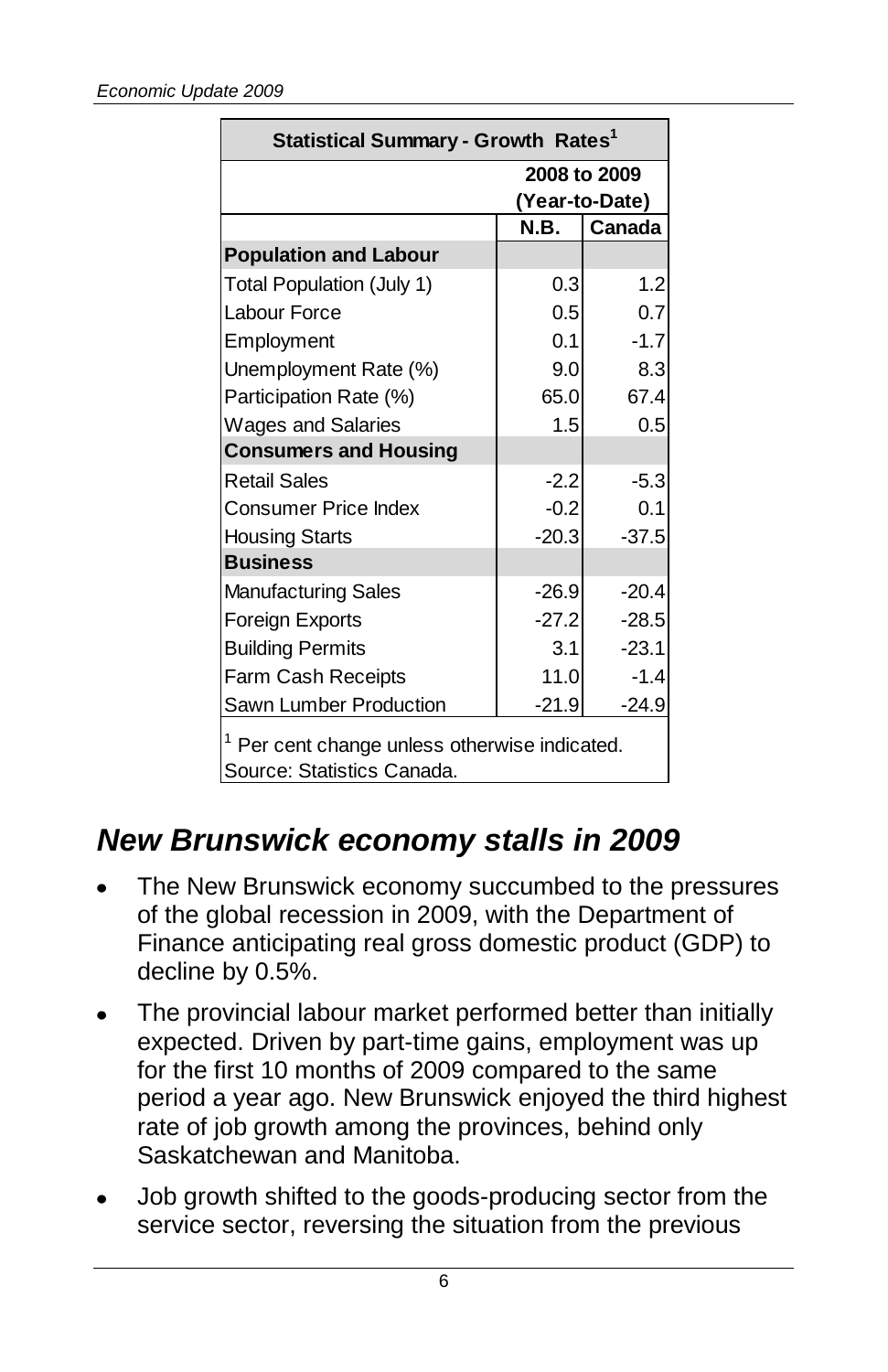year. Employment increases were concentrated in construction, educational services and public administration, while declines were suffered in trade, manufacturing and transportation.



- Although low compared to recent years, growth in average weekly earnings and wages and salaries in New Brunswick remained in positive territory, slightly below their historical norms.
- Lower-than-normal income growth in conjunction with weaker consumer confidence resulted in diminished consumer spending. Largely a reflection of lower sales at gasoline stations and new car dealers, retail sales declined 2.2% during January-August 2009, following three years of growth above 5.0%. Negative growth is expected to continue as the year comes to a close.
- Foreign exports of goods from New Brunswick felt the brunt  $\bullet$ of the global recession and were notably lower in value in 2009 than they were in 2008. While much of the weakness was attributed to lower energy prices, the slowdown in the US played a significant role as well. Moreover, continued strength in the Canadian dollar will limit export growth in the short term.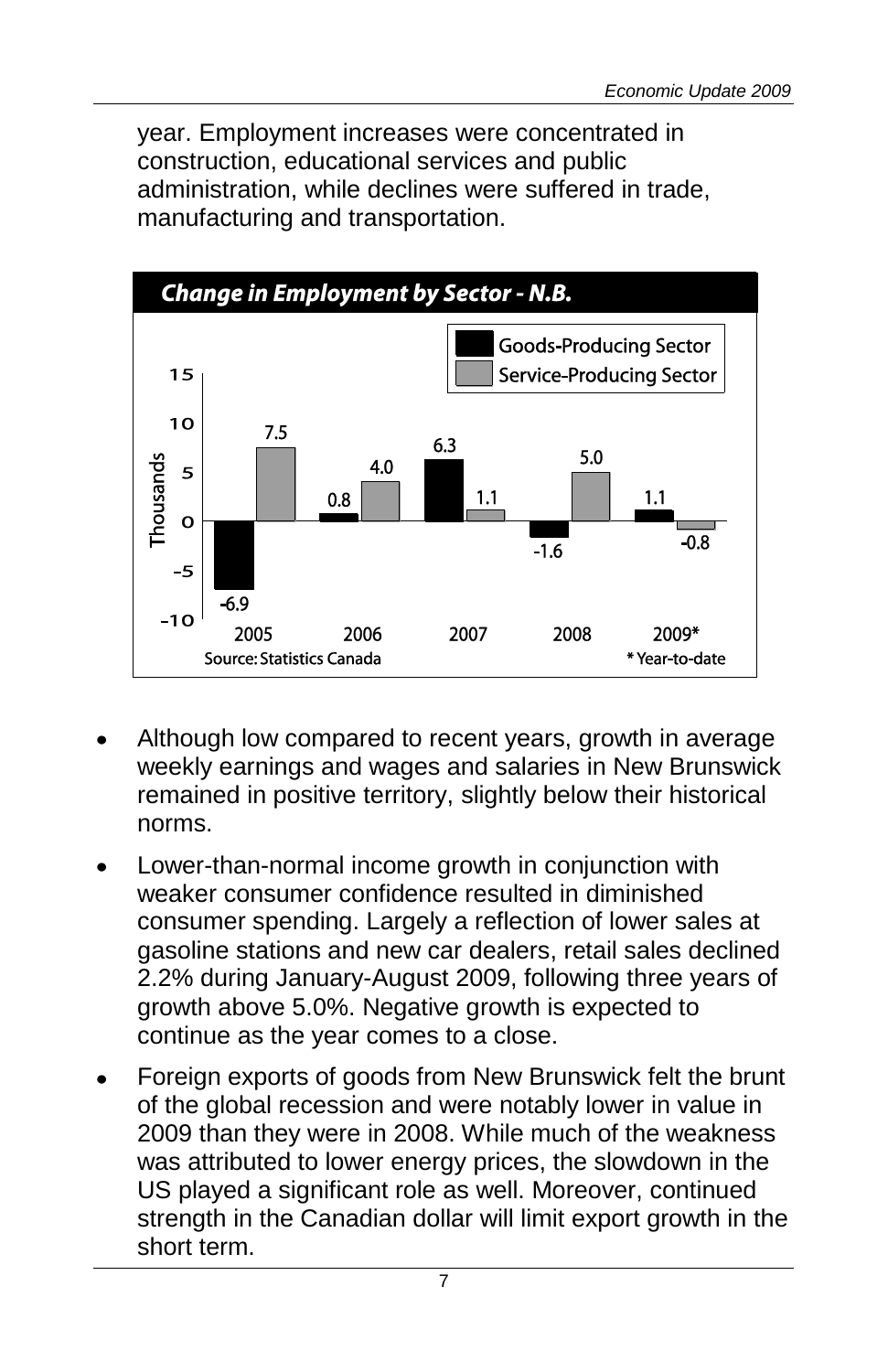- New Brunswick manufacturers have been particularly hard hit by the recession. Following a year that saw manufacturing sales jump 14.1%, sales after the first eight months of 2009 declined 26.9%. A price-related decline in petroleum products shipments is mostly responsible for the drop. Wood product manufacturers continue to struggle with sales expected to register a double-digit decline for the fourth consecutive year.
- Supported primarily by government stimulus spending, investment in non-residential construction was robust for the first nine months of 2009, while residential construction investment was essentially unchanged over the first half of the year.



- The Consumer Price Index (CPI) for New Brunswick dipped 0.2% during the first three quarters of 2009, below the national rate which edged up 0.1%. Transportation costs exerted the most significant downward pressure on both indices.
- Completion of the Canaport LNG terminal and the postponement of some wind power projects have created a weaker-than-expected business investment climate. This has been offset by increased government spending on capital projects.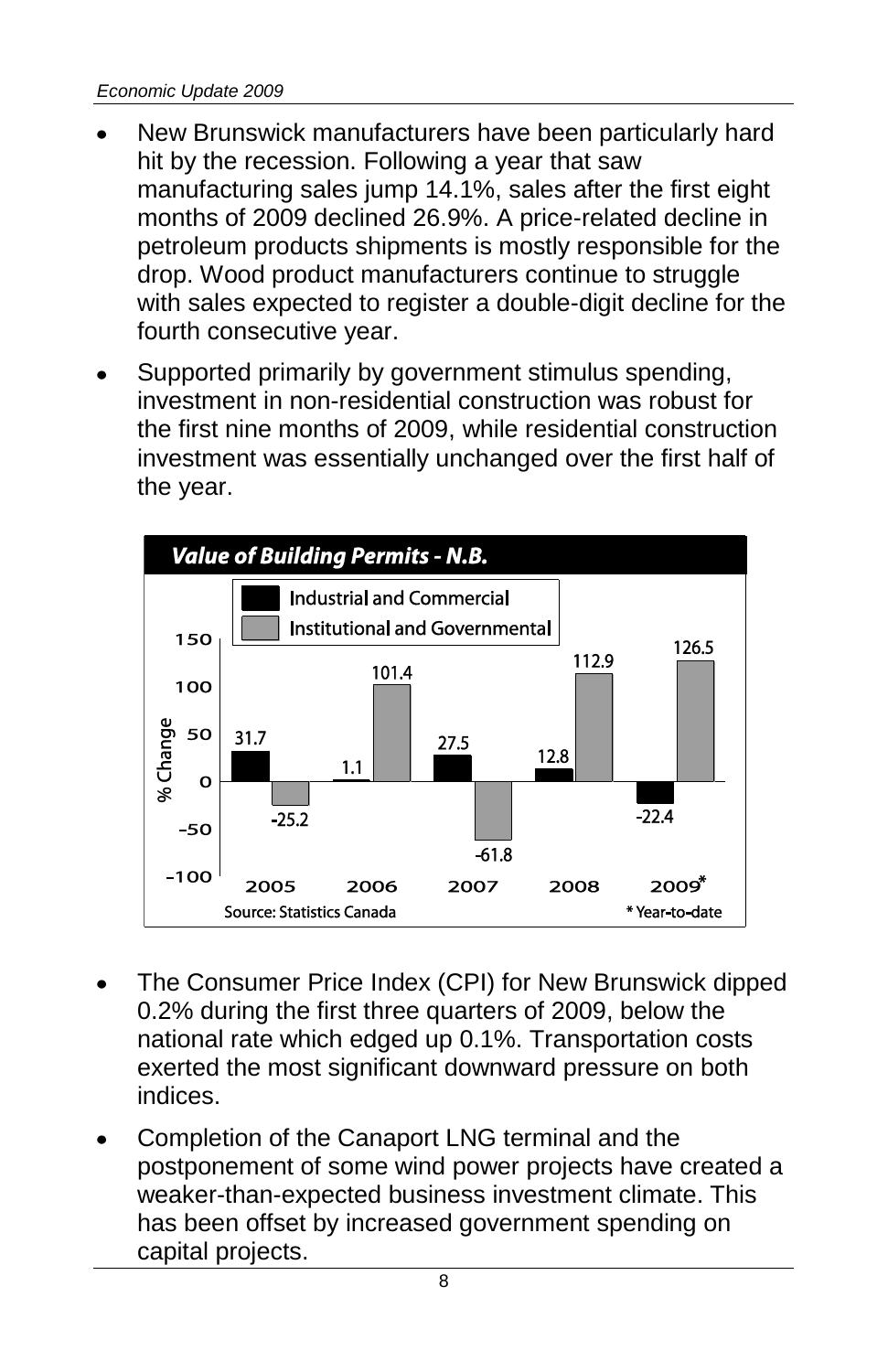## *New Brunswick economy to rebound in 2010*

Just as the global and Canadian economies are expected to return to growth in 2010, so too is the New Brunswick economy. A modest expansion is expected, with the Department of Finance forecasting real GDP growth of 1.7% in 2010. Private sector forecasters anticipate growth ranging from 1.4% to 2.7%, averaging 2.1% for 2010.



- Moderate job growth in New Brunswick is expected in 2010 following a relatively impressive performance of the labour market in 2009, where 2008 employment levels were sustained during the depth of the recession. Gains in the service sector will compensate for continued weakness in the forestry, mining and manufacturing sectors in 2010.
- New Brunswick exporters should bounce back somewhat in 2010 as a US recovery increases demand for provincial products. Even so, export gains, led by a full year of production at the Canaport LNG terminal, will be constrained due to a strong Canadian dollar and prolonged difficulties in the forestry sector.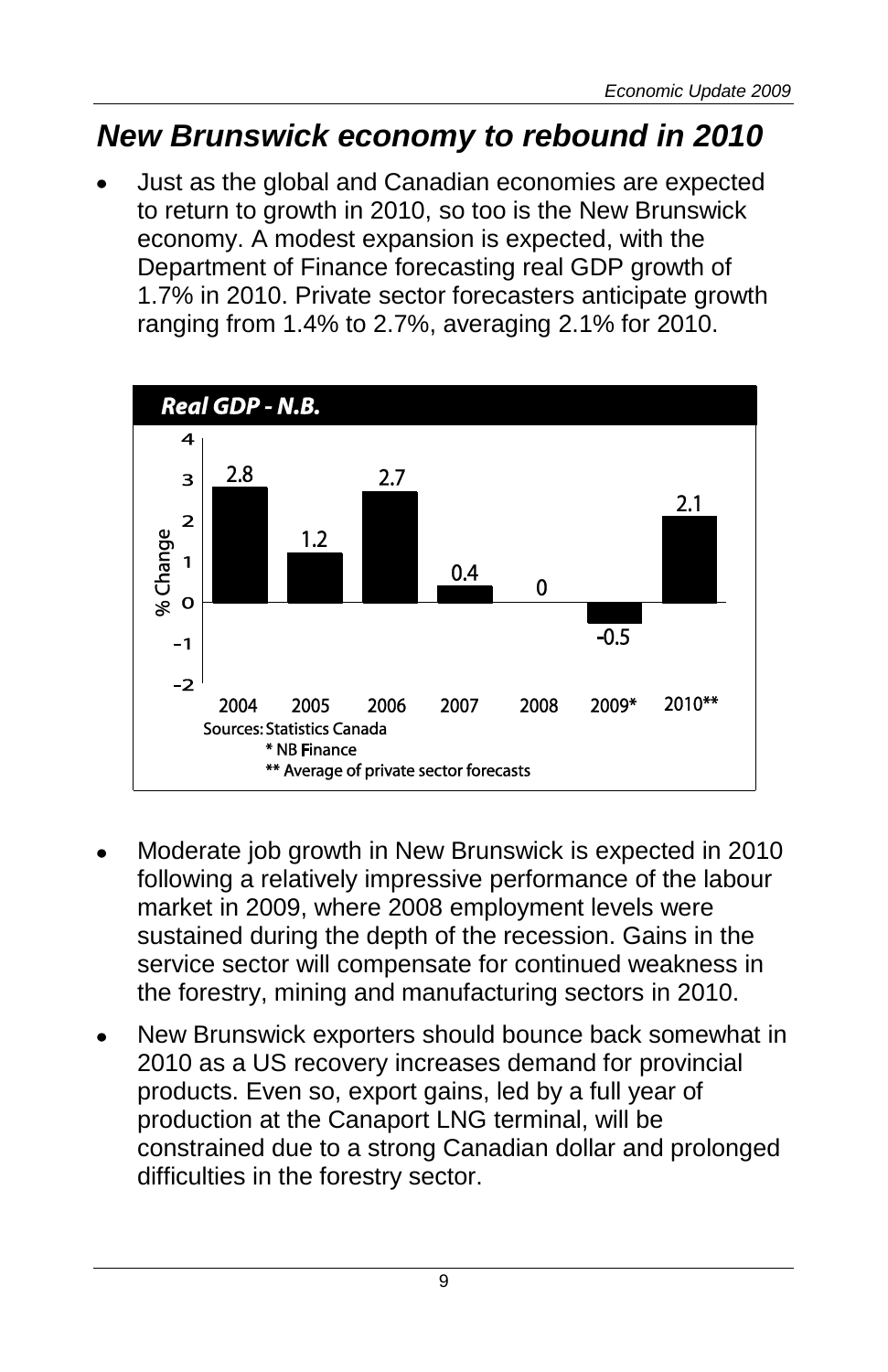- A return to growth internationally will increase the price of commodities such as lumber, zinc and potash. At the same time, an increase in production at New Brunswick's mills and mines will be muted by a strong Canadian dollar limiting competitiveness on an international scale.
- Growth in labour income in 2010 (resulting from a healthy labour market) combined with improved returns in investment income, will lead to a modest rebound in personal income after weaker-than-normal growth in 2009.

| <b>New Brunswick Economic Indicators</b><br>Growth Rates <sup>1</sup> , 2006 to 2010                                |        |      |         |                   |                     |  |  |  |  |
|---------------------------------------------------------------------------------------------------------------------|--------|------|---------|-------------------|---------------------|--|--|--|--|
|                                                                                                                     | 2006   | 2007 | 2008    | 2009 <sup>F</sup> | $2010$ <sup>F</sup> |  |  |  |  |
| <b>Economic Accounts</b>                                                                                            |        |      |         |                   |                     |  |  |  |  |
| Gross Domestic Product (GDP)                                                                                        | 4.7    | 4.3  | 1.4     | 1.0               | 3.9                 |  |  |  |  |
| <b>Personal Expenditures</b>                                                                                        | 4.9    | 5.8  | 4.8     | 1.5               | 3.8                 |  |  |  |  |
| Government Current Expenditures                                                                                     | 7.7    | 5.9  | 7.6     | 6.6               | 4.4                 |  |  |  |  |
| Gross Fixed Capital Formation                                                                                       | 20.0   | 6.6  | 5.2     | $-1.9$            | 3.9                 |  |  |  |  |
| GDP (real)                                                                                                          | 2.7    | 0.4  | 0.0     | $-0.5$            | 1.7                 |  |  |  |  |
| Income                                                                                                              |        |      |         |                   |                     |  |  |  |  |
| Personal Income                                                                                                     | 3.9    | 5.1  | 4.2     | 1.1               | 2.7                 |  |  |  |  |
| Labour Income                                                                                                       | 4.0    | 5.1  | 4.8     | 1.6               | 2.8                 |  |  |  |  |
| Corporate Profits Before Taxes                                                                                      | 19.5   | 1.2  | $-19.2$ | $-1.9$            | 11.7                |  |  |  |  |
| <b>Population and Labour</b>                                                                                        |        |      |         |                   |                     |  |  |  |  |
| Total Population (July 1)                                                                                           | $-0.3$ | 0.0  | 0.2     | 0.3               | 0.2                 |  |  |  |  |
| Labour Force                                                                                                        | 0.4    | 0.7  | 2.1     | 0.3               | 0.4                 |  |  |  |  |
| Employment                                                                                                          | 1.4    | 2.1  | 0.9     | 0.0               | 0.3                 |  |  |  |  |
| Unemployment Rate (%)                                                                                               | 8.8    | 7.5  | 8.6     | 9.0               | 9.1                 |  |  |  |  |
| Participation Rate (%)                                                                                              | 63.7   | 64.0 | 64.8    | 64.9              | 65.1                |  |  |  |  |
| Other                                                                                                               |        |      |         |                   |                     |  |  |  |  |
| Consumer Price Index                                                                                                | 1.7    | 1.9  | 1.7     | 0.1               | 1.3                 |  |  |  |  |
| <b>Housing Starts</b>                                                                                               | 3.2    | 3.8  | 0.8     | $-18.7$           | 1.4                 |  |  |  |  |
| <sup>1</sup> Per cent change unless otherwise indicated.<br>Sources: Statistics Canada. Forecasts (F) - NB Finance. |        |      |         |                   |                     |  |  |  |  |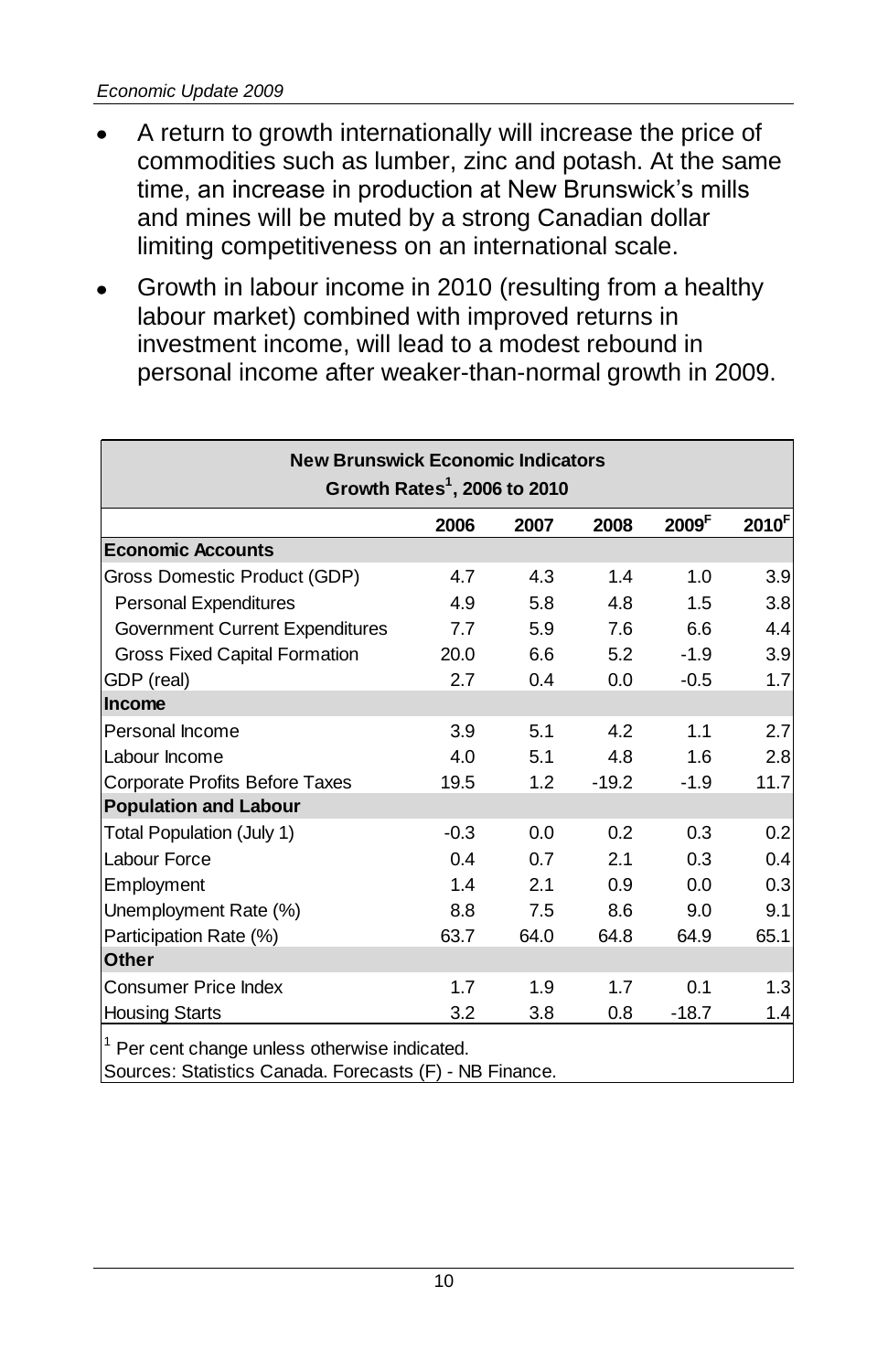- After restraining spending in 2009, New Brunswick consumers are expected to be more active in 2010. A second round of tax cuts introduced in *The Plan for Lower Taxes in New Brunswick* coupled with improved consumer confidence in 2010 will support increased spending, particularly in purchases of services and semi-durable goods.
- New Brunswick's housing market will pick up in 2010 when improved affordability conditions, led by low mortgage rates, convinces home buyers to enter the market. As such, new construction and resale activity should strengthen.
- Although well below recent highs, New Brunswick's nonresidential construction sector should show signs of life in 2010, supported by the ongoing refurbishment project of the Point Lepreau nuclear plant and the continued expansion of the potash mine in Sussex.
- The impact of government stimulus funding will support increased economic activity in 2010 as work on projects started in 2009 continues and new projects are introduced.
- Economic activity will exhibit further growth over the long term as the proposed sale of NB Power together with *The Plan for Lower Taxes in New Brunswick* creates a lowercost and more competitive environment for businesses operating in the province as well as those considering relocation to the province.